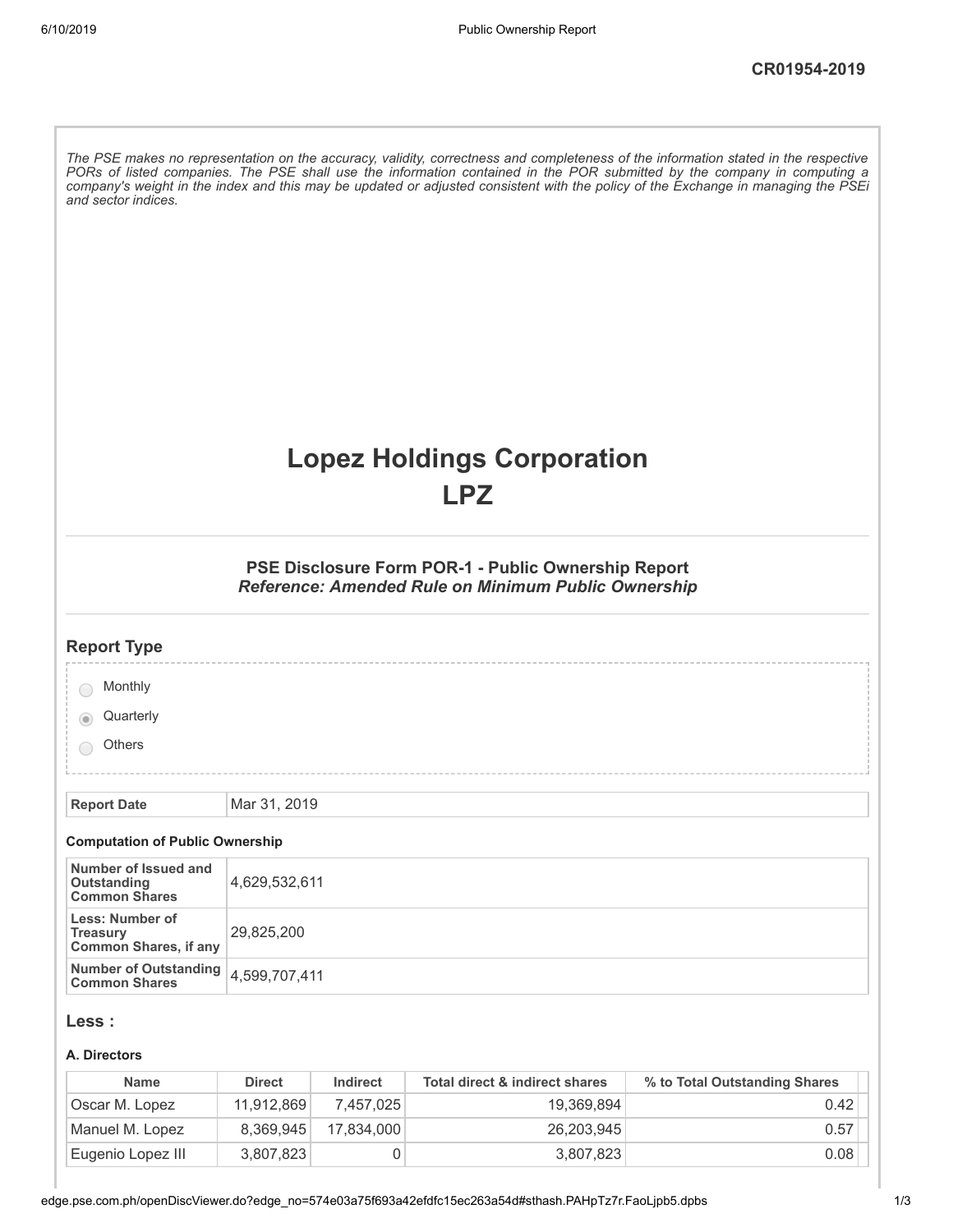## 6/10/2019 Public Ownership Report

| Salvador G. Tirona | 405,905    |            | 405,905    | 0.01 |
|--------------------|------------|------------|------------|------|
| Lilia R. Bautista  |            |            |            |      |
| Cesar E. A. Virata |            |            |            |      |
| Monico V. Jacob    |            |            |            |      |
|                    | 24,496,545 | 25,291,025 | 49,787,570 | 1.08 |

# **B. Officers**

| <b>Name</b>                        | <b>Direct</b> | Indirect     | Total direct & indirect shares | % to Total Outstanding Shares |
|------------------------------------|---------------|--------------|--------------------------------|-------------------------------|
| Oscar M. Lopez (same as above)     | 0             |              |                                |                               |
| Manuel M. Lopez (same as above)    | O             |              |                                |                               |
| Eugenio Lopez III (same as above)  | <sup>0</sup>  |              |                                |                               |
| Salvador G. Tirona (same as above) | O             |              |                                |                               |
| Federico R. Lopez                  | 2,857         | 2.000        | 4,857                          |                               |
| Miguel Ernesto L. Lopez            | 1,212,734     |              | 1,212,734                      | 0.03                          |
| Enrique I. Quiason                 | 212.019       | <sup>0</sup> | 212,019                        |                               |
| Maria Amina O. Amado               | 435,788       |              | 435,788                        | 0.01                          |
|                                    | 1,863,398     | 2.000        | 1,865,398                      | 0.04                          |

# **C. Principal/Substantial Stockholders**

| <b>Name</b>  | <b>Direct</b> | Indirect | Total direct & indirect shares | % to Total Outstanding Shares |
|--------------|---------------|----------|--------------------------------|-------------------------------|
| 'Lopez, Inc. | 2.458.142.632 |          | 2.458.142.632                  | 53.44                         |
|              | 2,458,142,632 |          | 2.458.142.632                  | 53.44                         |

### **D. Affiliates**

| <b>Name</b>                                    | <b>Direct</b> | <b>Indirect</b> | <b>Total direct &amp; indirect</b><br>shares | % to Total Outstanding<br><b>Shares</b> |
|------------------------------------------------|---------------|-----------------|----------------------------------------------|-----------------------------------------|
| First Philippine Holdings Corp Pension<br>Fund | 50,000,000    |                 | 50,000,000                                   | 1.09                                    |
|                                                | 50.000.000    |                 | 50,000,000                                   | .09                                     |

# **E. Government**

| <b>Name</b> | <b>Direct</b> | Indirect | Total direct & indirect shares | % to Total Outstanding Shares |
|-------------|---------------|----------|--------------------------------|-------------------------------|
| N/A         |               |          |                                |                               |
|             |               |          |                                |                               |

#### **F. Banks**

| <b>Name</b> | <b>Direct</b> | Indirect | Total direct & indirect shares | % to Total Outstanding Shares |
|-------------|---------------|----------|--------------------------------|-------------------------------|
| N/A         |               |          |                                |                               |
|             |               |          |                                |                               |

# **G. Employees**

| <b>Name</b> | <b>Direct</b> | Indirect | Total direct & indirect shares | % to Total Outstanding Shares |
|-------------|---------------|----------|--------------------------------|-------------------------------|
| N/A         |               |          |                                |                               |
|             |               |          |                                |                               |

# **H. Lock-Up Shares**

| <b>Name</b> | <b>Direct</b> | Indirect | Total direct & indirect shares | % to Total Outstanding Shares |
|-------------|---------------|----------|--------------------------------|-------------------------------|
| N/A         |               |          |                                |                               |
|             |               |          |                                |                               |

# **I. Others**